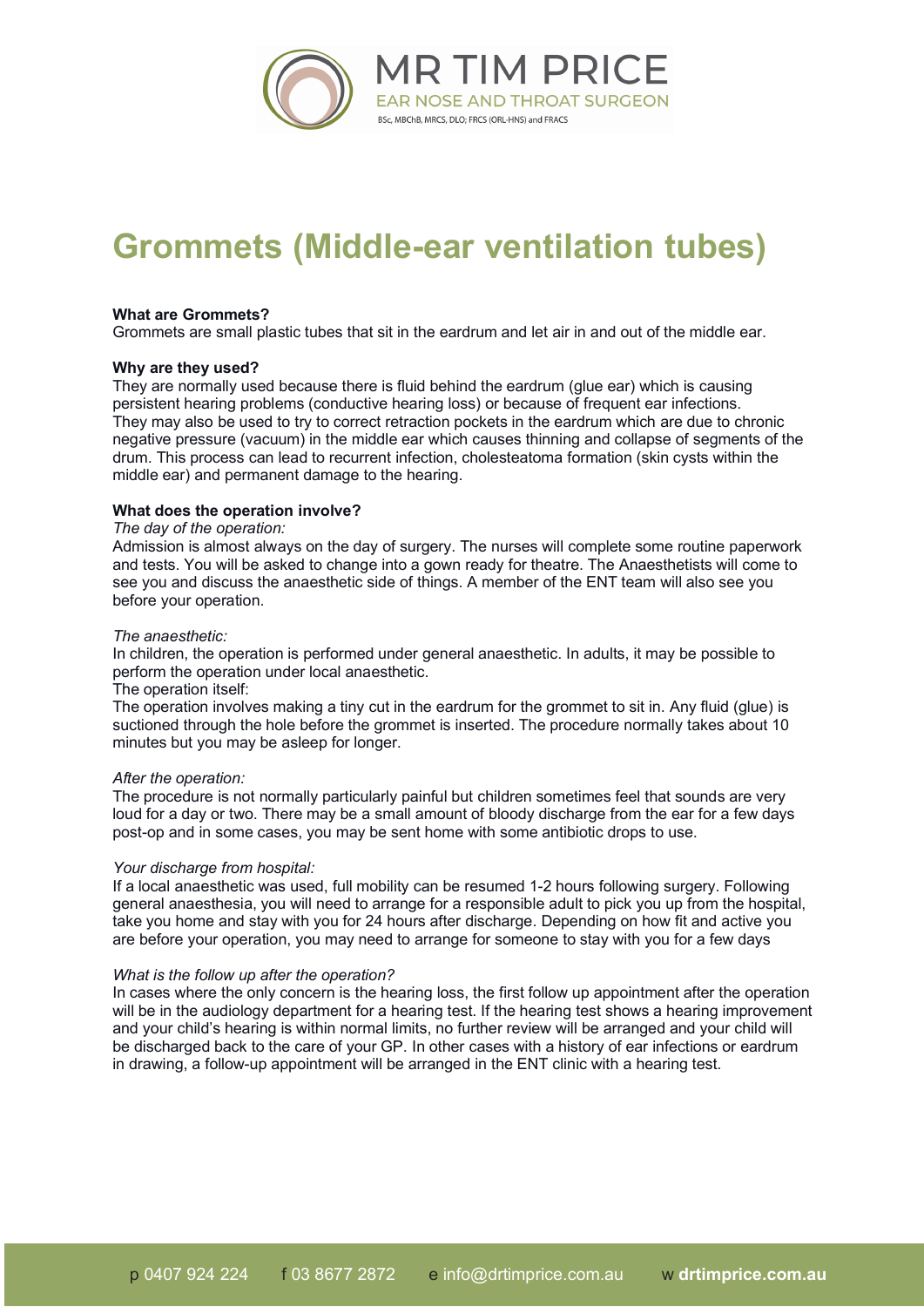# **POST OPERATIVE CARE**

### **What should I do when I leave the hospital?**

### *Activity:*

The ears should be kept dry for two weeks. Following this swimming is allowed but diving underwater should be avoided. Getting the ears wet with soapy water can cause discharge and you may be advised to use cotton wool balls covered in Vaseline in the ears when washing hair.

### *Flying:*

This is perfectly safe with grommets in as the air pressure on either side of the eardrum is the same and therefore there will be no symptoms of pressure.

You should not drive for at least 24 hours following your operation. You can then drive when you are able to perform an emergency stop safely.

### *Wound care:*

See above with regard to water exposure. Do not use cotton buds in the ears.

*Work:*

You should be fine to return to work/school the day after surgery.

### **Are there any risks involved in this operation?**

Although modern surgery and anaesthetics are considered to be safe, all medical procedures carry some risks. The surgeon will discuss all these risks with you.

### *Risks associated with the operation are:*

Grommets are designed to grow out with the skin of the eardrum; this normally takes 6-18 months. Sometimes the grommets will come out more quickly, for example, after an ear infection and they may need to be replaced if the underlying condition has not resolved. Sometimes they do not grow out atall and will occasionally need a further operation to remove them.

Perforation sometimes they leave a small hole in the drum (2-4%). The hole may not cause any problems but may need to be patched (Myringoplasty) if it causes problems (e.g. discharge). Discharge from the grommets reaching the outside of the ear is not uncommon for a day or 2 after the surgery. This may be blood-stained. Pus discharge particularly after getting the ears wet or with a cough/cold may also occur. This may need treatment with topical antibiotics (drops).

Occasionally the grommet will need to be removed if the infection becomes persistent despite antibiotic drops.

Recurrent glue ear may occur in 20% of patients after the grommets fall out. In these patients, the grommets may need to be replaced in a second operation. A few children require numerous operations for grommets until the condition clears completely.

Grommets may become blocked and need to be removed and or replaced.

Once the grommet falls out there may be some scarring or thinning of the drum at the site of the grommet. The drum may also develop some white patches due to calcium deposits (tympanosclerosis). These changes do not usually cause any problems with infection or to the hearing and in fact, these changes can occur in eardrums that have not had grommets.

Very rarely the grommet may fall into the middle ear and be trapped in the middle ear. It may cause no trouble at all but in rare cases, an operation may be needed to remove the grommet. Failure to improve hearing. There may be a further problem causing or contributing to the hearing loss. In some very rare cases, the hearing may be worse after the operation or there may be no hearing in the ear at all (dead ear).